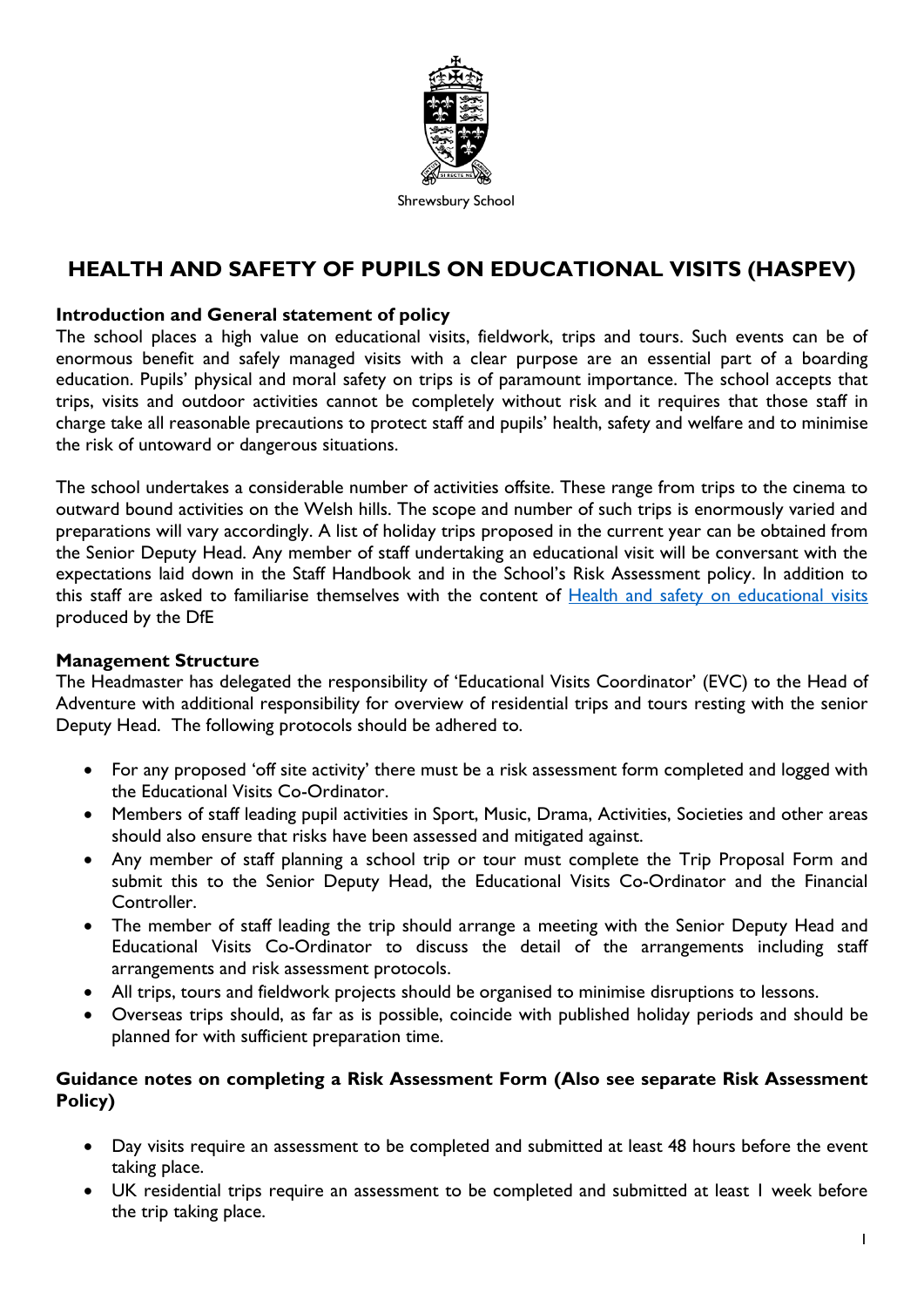- Care should be taken to identify the potential risks that might reasonably be anticipated. These risks should then be assessed in terms of their likelihood and potential impact.
- Having identified the risks the teacher in charge should then identify measures that can be put in place to reduce the risks. This should always include emergency procedures.
- Appropriate staffing levels are an essential part of any risk assessment. This should include the relevant experience of staff and as well as the staff / pupil ratio.
- The nature of the activity itself is a crucial element of the form. Hazardous and adventurous activities will require appropriately trained staff.
- The age of the pupils involved is also a factor along with their basic capabilities and experience. Any medical issues and / or allergies should also be given due consideration and included in the Risk Assessment documentation. In certain 'high risk' activities a pupil's disciplinary record may also be relevant.
- Coeducational groups must wherever possible contain at least one member of staff of each sex. If organising the appropriate staffing of such an event is proving difficult then the Senior Deputy Head and DSL should be informed.
- Having had the risk assessment approved the teacher in charge should give copies to all staff involved.
- Pupils must never be exposed to an unacceptable level of risk and safety must always be the prime consideration. In short, if the risks cannot be contained then the event should not take place.
- Generic risk assessments are acceptable for low risk activities that are frequently undertaken at the school. That said, it is essential that staff do not become complacent and neglect their duty to safeguard and promote the welfare of the pupils in their care.

Due to the additional complexities of overnight stays, Section One of this policy deals with activities outside school which do not involve an overnight stay. Section Two deals with overnight visits.

# **Section One: Activities Outside School not involving overnight stays**

### **Responsibilities**

The Educational Visits Co-Ordinator is responsible for overseeing all offsite trips. The Deputy Head Pastoral will deal with any behavioural issues that may arise. Training for trips offsite takes place as part of the staff induction course; the Educational Visits Co-Ordinator will also brief staff throughout the course of their planning for more adventurous trips (e.g. those involving a greater element of risk).

### **Planning and Risk Assessments**

As already indicated all trips off site require the completion of an appropriate risk assessment form which is logged with the Educational Visits Co-Ordinator.

### **First Aid**

Any activity where possible injury forms part of the risk assessment requires a First Aid Kit and ideally a member of staff who has been trained in basic First Aid.

### **Supervision**

Staffing ratios (normally 1:20 maximum) may vary according to the nature of the event and will be carefully considered, together with any appropriate training and qualifications of the staff involved. Staff will be aware of the need for ensuring appropriate checks are in place for any additional volunteers including DBS checks; and that where agencies are engaged – e.g. on Outward Bound trips – that the agency confirms their responsibility for such checks.

#### **Preparing pupils including medical information**

Staff will acquaint themselves with any medical information regarding pupils that might be of relevance to a particular trip – e.g. pupils with asthma, allergies etc. Confidential medical information is available vis ISAMS and staff should consult the Medical Centre staff if necessary.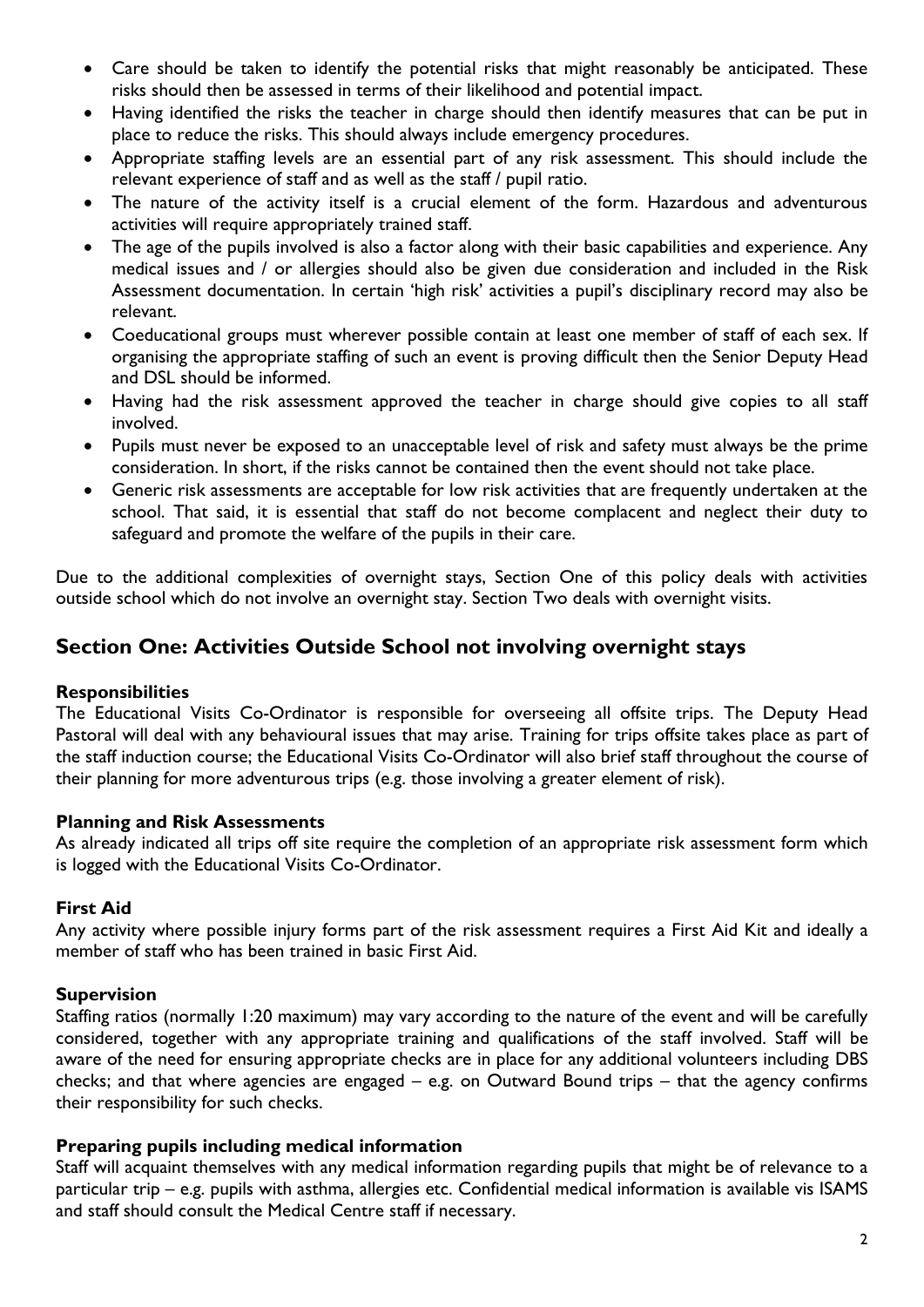### **Communication with parents**

Prior to their sons'/daughters' arrival at school, parents are made aware of and are asked to give permission for their children to participate in trips and sports fixtures out of school. This is done through the school's published 'Terms and Conditions'. For trips that involve a further element of risk (e.g. Gliding or Polo) additional written permission, specific to the activity, is sought.

### **Transport**

Detailed operational advice about transport, the use of school vehicles, private cars and coach hire can be found in the Staff Handbook. A proper briefing of pupils regarding behaviour in coaches and cars (including the use of seat belts) is an integral part of the risk assessment and planning for any trip.

### **School Vehicles**

Any member of staff driving a school vehicle must have reached the age of 25 and have held a full driving licence for 3 years. Additionally, staff are advised of the need to take proper breaks and to arrange for more than one driver for lengthy journeys.

### **Private Cars**

Members of the Common Room are reminded that they must advise their motor insurance company that they have an occasional need to carry pupils in their cars and they must be sure that their insurance cover provides for this.

#### **Insurance**

Staff will be aware of the nature of the school's Travel Insurance policy, which covers a wide range of possible eventualities including: medical expenses for staff and pupils arising from accident and illness, personal liability, cancellation costs, travel delay, loss of personal property and personal accident.

## **Section Two: Activities Outside School involving overnight stays**

#### **Use of Host Families on Overseas Trips**

A number of School trips- principally language exchanges- have historically made arrangements for pupils to stay with host families. Aside from the cost benefits of this arrangement, the principal reason for this arrangement is due to the educational and cultural benefit of staying with families who live in the area.

Keeping Children Safe in Education (KCSiE) provides useful advice on trips involving host families. The following guidance is suggested for staffing running such trips:

- Where trips take place overseas it is often not possible to carry out the same level of checks as we would be able to do in the UK with DBS checks. The staff member in charge should nevertheless seek assurances from overseas agents/partners to determine the suitability of host families.
- Shrewsbury School parents should sign an agreement which confirms that they understand the hosting arrangements and are happy for their son/daughter to be accommodated with a host family. The arrangements should be clearly communicated in the initial letter to parents with an intimation that appropriate checks to determine the suitability of host families has been undertaken. The reply slip from parents should include confirmation of their satisfaction with this arrangement.
- Details of the mitigation for staying with host families should be written in to the Risk Assessment. It is important to fully document the risk factors identified and the steps taken to reduce risk.
- Steps taken to reduce risks might include (though are not limited to): ensuring pupils are seen by a member of staff every day; have access to a mobile phone with signal or know who to contact and how; more than one pupil staying with a host family.
- Parents of Shrewsbury School pupils should be given contact details for the relevant host family prior to departure so that they are able to contact their son/daughter if necessary.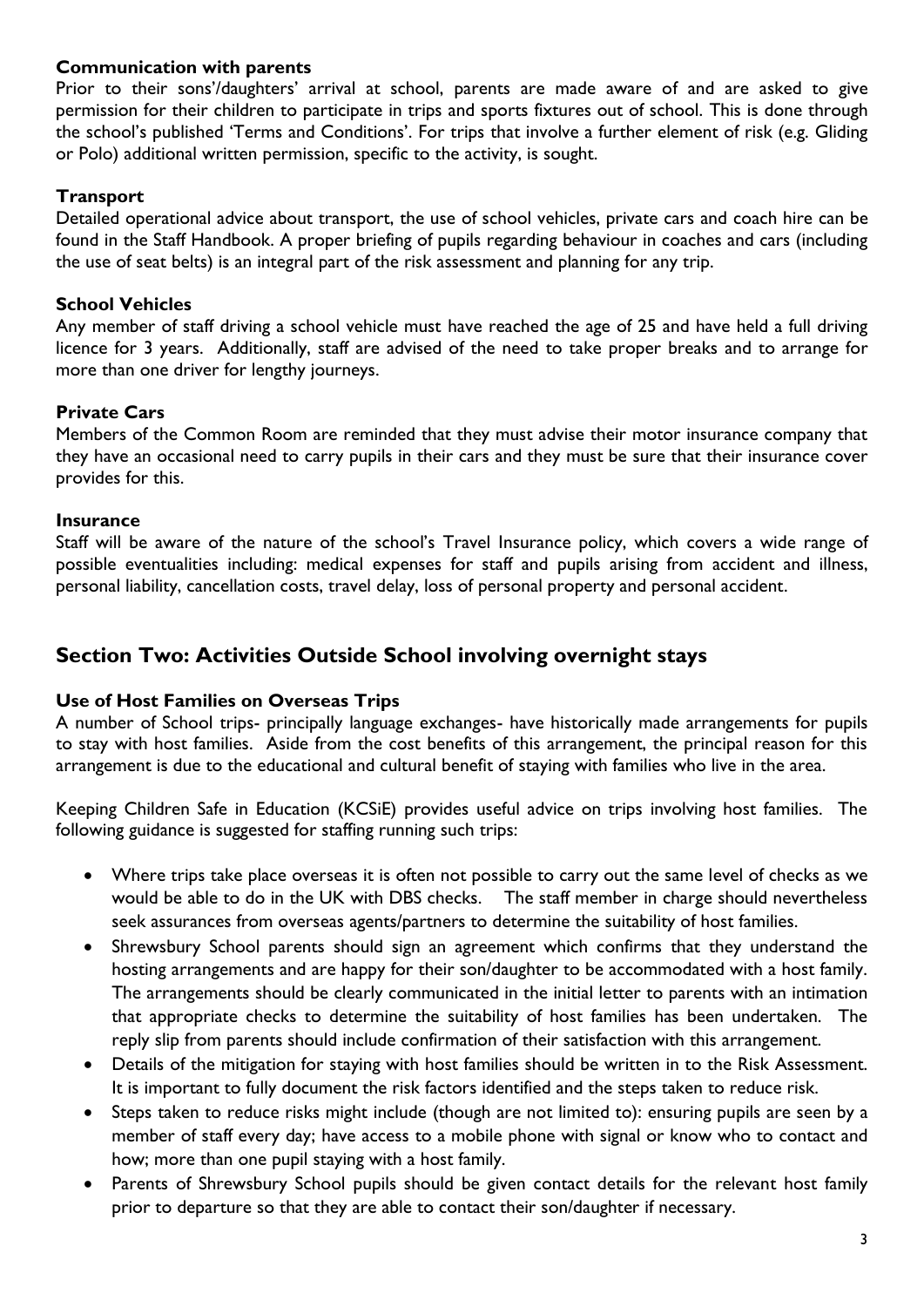### **Responsibilities for visits and pupils' behaviour on overnight trips**

- Many staff undertake holiday trips. Overall responsibility for such trips lies with the Senior Deputy Head and planning is undertaken by a member of staff in discussion with the Senior Deputy Head and the Educational Visits Co-Ordinator.
- Before announcing that a trip will take place, a form requesting permission to arrange such a trip must be completed and sent to the Senior Deputy Head and the Educational Visits Co-Ordinator, who, where required, may consult the Headmaster, Bursar and other members of the Leadership Team for final approval.
- All such trips require parental permission of those pupils involved, in order for them to take part.
- Staff will demonstrate the highest standards in their personal behaviour and they will expect similar standards from the students themselves.

### **In particular, guidelines will be laid down to clarify:**

### **Curfews**

- It must be clearly established when students should be expected to be in their residence.
- Such timings should reflect the age of the group and the location of the event.

### **Consumption of alcohol**

- Foreign countries may have different regulations to the UK and regulations will vary according to the age range on the trip.
- However, at all times the law of the land must be adhered to.
- In addition to this 'reason and restraint' should be primary
- Members of staff must never condone the misuse of alcohol.
- School Rules apply regarding tobacco and use of drugs.

### **Planning for overnight trips**

- Overnight trips require a much more detailed assessment of risk, a greater awareness of the need for First Aid training and all emergency contact numbers.
- Staff are guided by the DFES handbook on ['Health and Safety of Pupils on Educational Visits'](https://www.gov.uk/government/publications/health-and-safety-on-educational-visits/health-and-safety-on-educational-visits) and the risk assessment drawn up by the member of staff in charge of the trip is discussed with the Senior Deputy Head and Educational Visits Co-Ordinator prior to departure.
- Where possible, staff should check the suitability of accommodation before the trip begins. They should also do their best to become familiar with the terrain and the places to be visited during a tour. In many instances, this may not be possible. In the event of an overseas tour for instance, a second option is the employment of a reputable agency who will take responsibility for checking the suitability of host families, hostels etc.
- Each stage of planning will be logged with the Senior Deputy Head and Educational Visits Co-Ordinator and the final documentation will include all personnel, details about communication and a detailed timetable for the operation of the trip.

#### **Supervision on overnight trips**

- Staffing ratios (normally 1:10) may vary according to the nature of the event and will be carefully considered, together with any appropriate training and qualifications of the staff involved.
- Where applicable, the ratio of male to female staff will be a consideration. An overnight trip involving both girls and boys should aim to include male and female members of staff, though this is not a requirement .

#### **Preparing pupils for overnight trips**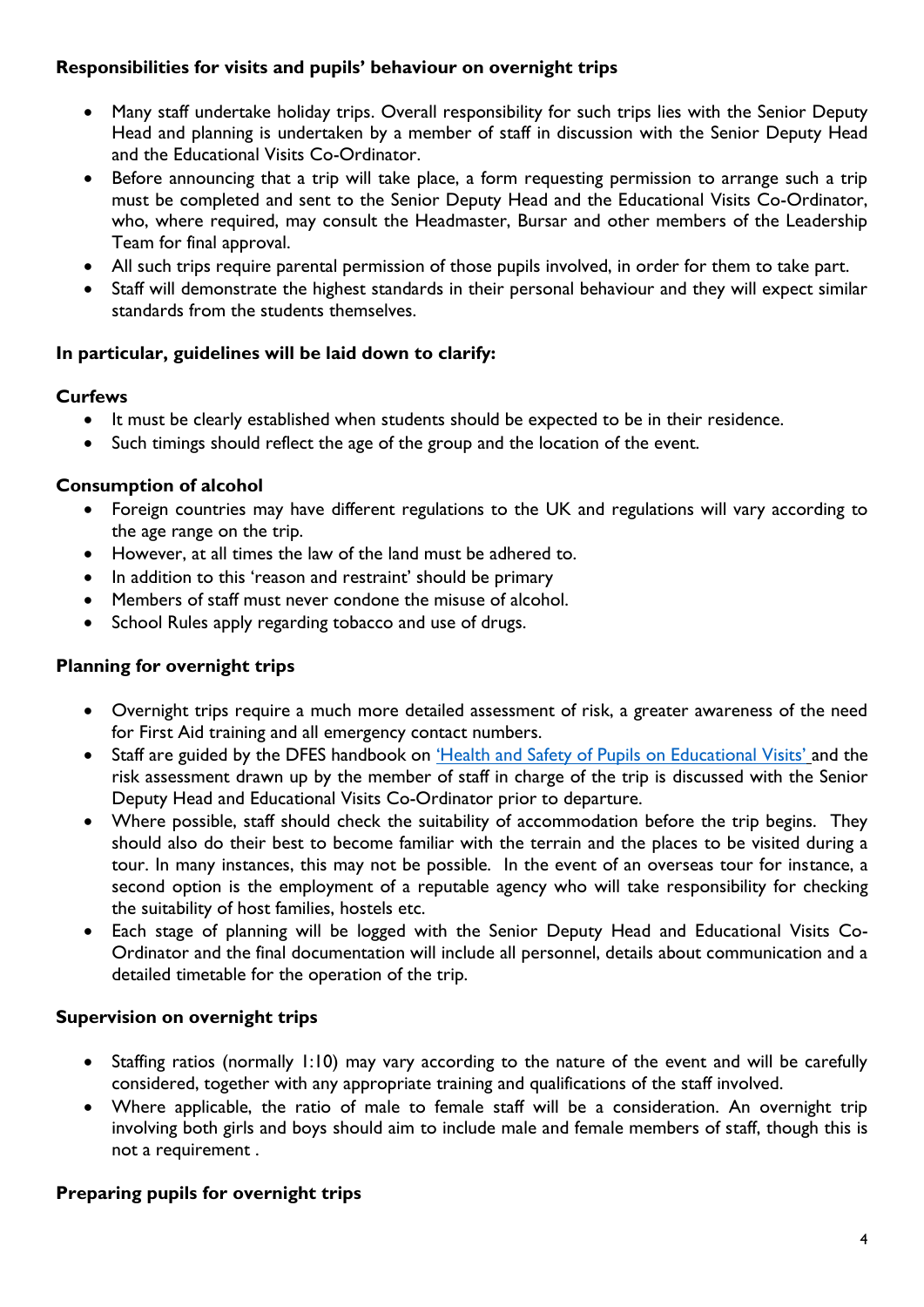- Guidelines to students and their parents are issued well beforehand and there will be a briefing (or a number of briefings) with students prior to the departure of the tour, in order to clarify any points of procedure and discipline.
- Students will have a clear understanding of their accommodation and its location and be advised about important places for meetings; they will be instructed that unless they have specific permission (e.g. students who are billeted with individual families abroad) they should never travel solo and unaccompanied.
- Prior to any trip, parents/guardians are required to complete a medical information form. This is then held by the person in overall charge of the trip and amongst other matters, should grant permission to those supervising the trip to provide pupils with any medical treatment deemed necessary by appropriately qualified medical personnel. (This information is confidential, but if necessary should be passed to qualified personnel.)

#### **Communicating with parents for overnight trips**

It is essential that parents and staff are kept informed about each stage in the planning of a trip. Following the initial correspondence requesting and receiving permission for a pupil to attend a trip, parents will be kept abreast of planning at all stages, either by letter or by email. The member of staff in charge of the trip will provide details of mobile 'phone contacts (staff, pupils, parents/guardians), meeting points, routine attendance at events and details of the daily timetable.

#### **Transport on overnight trips**

The same policy applies to overnight trips as to normal activities out of school.

#### **Insurance for overnight trips**

Staff will obtain a copy of the School's Travel Insurance policy before departure. This covers a wide range of possible eventualities including: medical expenses for staff and pupils arising from accident and illness, personal liability, cancellation costs, travel delay, loss of personal property and personal accident. (SFS Group Limited: policy no: 00061)

#### **Emergency procedures for all activities outside school**

Staff supervising the trip will be in possession of local emergency contact numbers, together with contact numbers for the Senior Deputy Head, the Deputy Head Pastoral and the Bursar. In the event of a pupil falling ill or becoming injured, the supervising member of staff will assess the seriousness of any situation and take whatever action is necessary in the circumstances. He/she will seek help from local emergency services if necessary and inform the school authorities at the earliest possible date. The latter will provide advice and support as appropriate. In the event of a Critical Incident**,** (i.e. a situation involving a serious threat to the wellbeing of an individual or group), action will be taken in accordance with the School's Critical Incident Policy.

#### **Further Information**

More detailed notes and guidance can be found in Section D of the Staff Handbook.

September 2021 (PJM) To be reviewed September 2022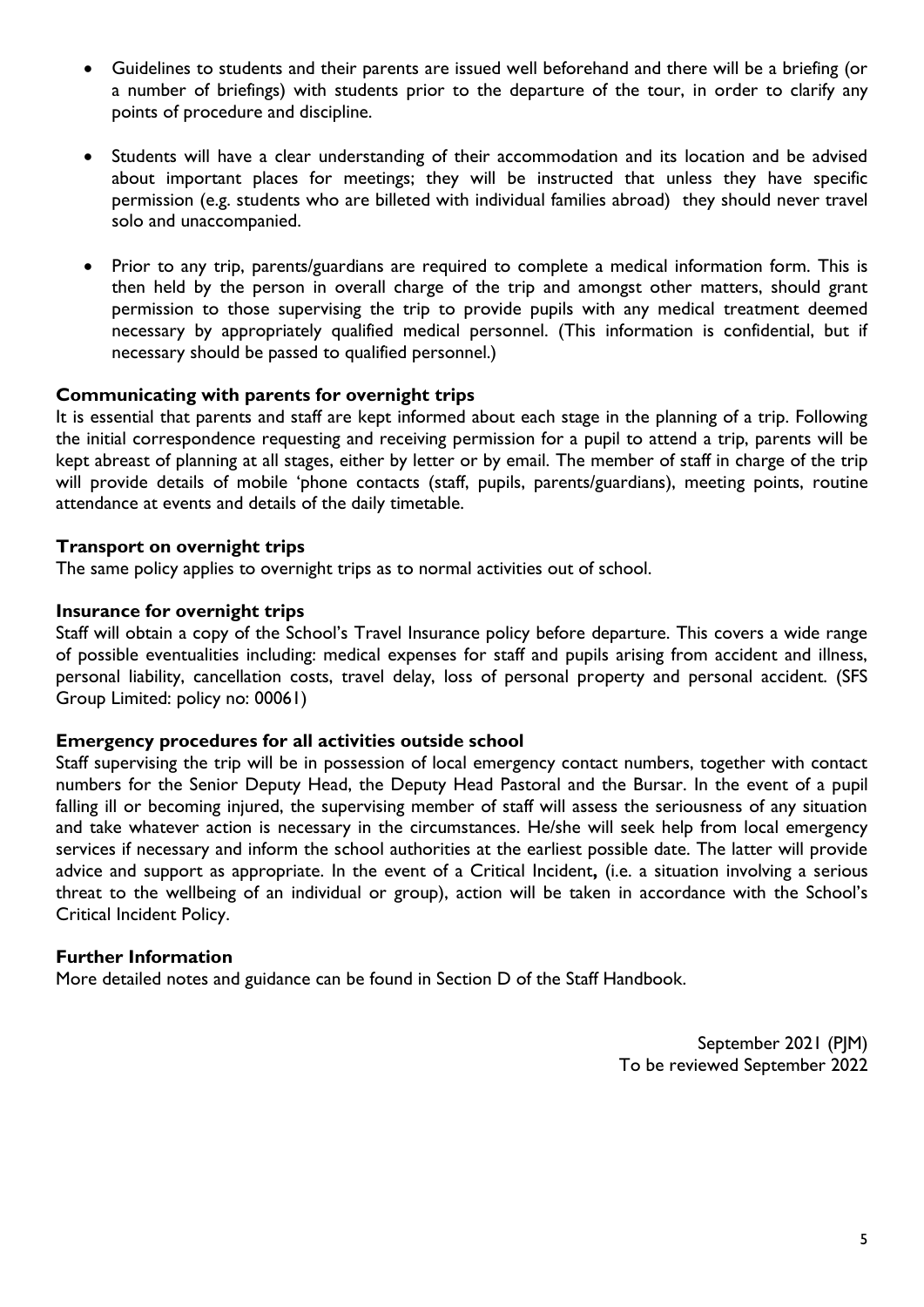## **REQUEST TO ARRANGE A SCHOOL TRIP OUTSIDE TERM TIME\***

| <b>Member of Staff i/c:</b> |  |  |
|-----------------------------|--|--|
|-----------------------------|--|--|

**Purpose (***e.g. languages, football, music etc.,):*

**Proposed Destination:**

**Proposed Dates:**

**Year Group(s) involved**

**Estimated Cost:**

| <b>Estimated numbers:</b> | Boys: | Girls; |  |
|---------------------------|-------|--------|--|
|                           |       |        |  |

### **Estimated numbers of Staff:**

# **N.B. Staff/Pupil Ratio should be 1:20 (max) Co-educational overnight trips ideally require both male** and **female staff**

| Commercial agencies involved (where appropriate)                                                             |                             |  |
|--------------------------------------------------------------------------------------------------------------|-----------------------------|--|
|                                                                                                              |                             |  |
| <b>Parents/Pupils already alerted?</b>                                                                       | $Yes/No*$                   |  |
|                                                                                                              | (please delete accordingly) |  |
| <b>Further information</b> (where appropriate – continue below or on another sheet if necessary))            |                             |  |
| <b>Signed</b> (Member of staff responsible for the trip) <b>Date</b>                                         |                             |  |
| *Please submit this completed document to the Senior Deputy Head and the Educational Visits Co-<br>Ordinator |                             |  |